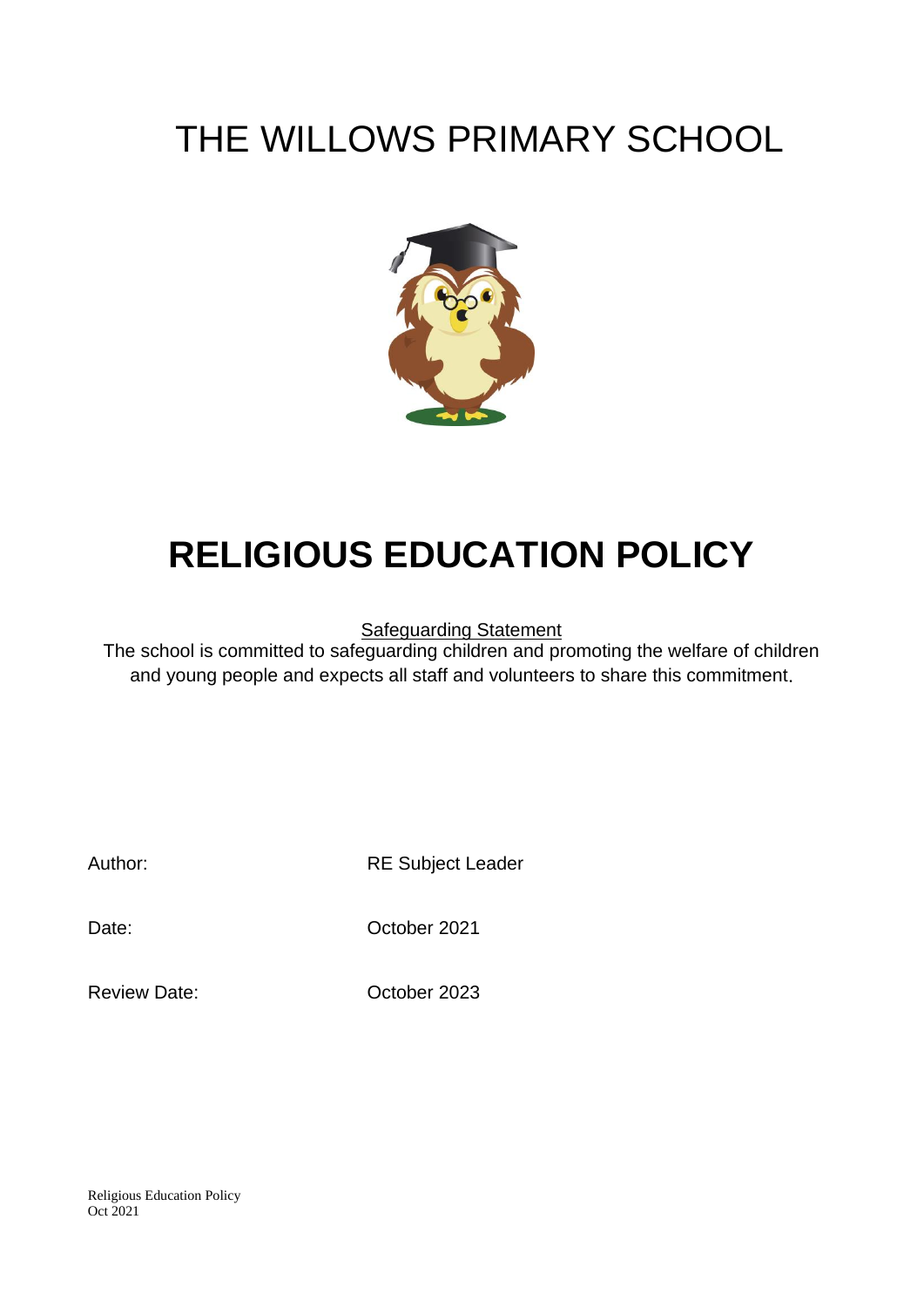### **Intent**

The study of Religious Education enhances pupils' awareness and understanding of religions, beliefs, teachings and practices, developing their spiritual, moral, social and cultural development. This enables children to understand the influence of beliefs, values and traditions on individuals, communities, societies and cultures.

As a result of our Religious education curriculum, learners will develop a sense of identity and belonging as citizens in a multi-faith society and global community. They will be given opportunities for personal reflection to enable them to develop respect for and tolerance/sensitivity towards others, in particular those whose faiths, beliefs and practices are different from their own.

Pupils are encouraged to learn from different religions, beliefs, values and traditions while exploring their own beliefs and questions. Children will be able to develop their own questioning skills through opportunities to reflect on the 'big' questions of life and death, meaning and purpose. They will develop their ability to make reasoned and informed judgements about religious and moral issues, enabling them to develop respect for other people's right to hold different beliefs.

Teaching and learning in RE is enriched by a range of trips, visits and first hand experiences of places, people and artefacts. Experiences of this kind enable pupils to learn **about and from** other religions in meaningful ways.

### **Our aspiration is that children are inspired to be curious about different faith, practices, beliefs, values and traditions**, **developing a positive attitude towards living in a society of diverse religions, both in and out of school.**

To be successful, learners must:

- develop their knowledge and understanding of Christianity and the other principal religions represented in Great Britain (Sikhism, Hinduism, Judaism and Islam)
- know key facts about major world religions that they have studied
- engage in developing their knowledge and understanding with Religious Education, regardless of their own beliefs and values
- reflect on their own beliefs, values and experiences and consider how they relate to and differ from those of other people.
- Use appropriate vocabulary and subject-specific terminology in order to articulate and communicate their thoughts, opinions and feelings when exploring aspects of Religious Education
- Connect learning within different aspects of RE and between RE and other subjects (e.g. history, geography and international learning)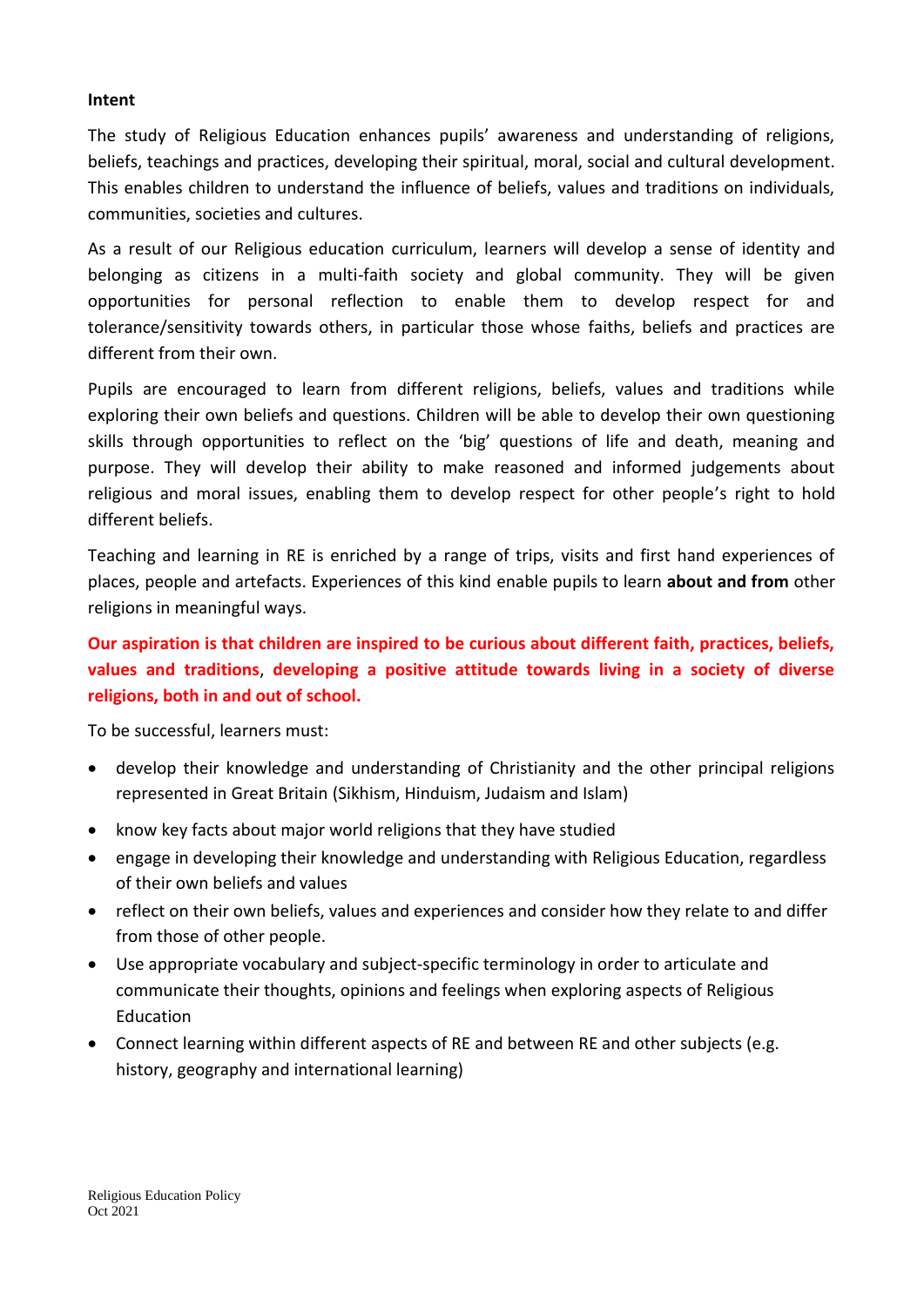### **EYFS – Knowledge and Understanding of the World**

**During the Reception Year, pupils MUST encounter Christianity PLUS at least one other religion from Hinduism, Islam, Judaism and Sikhism.** In Foundation Stage RE is taught through the Knowledge and Understanding section of the Foundation Stage Curriculum. Through a cross-curricular approach, pupil will develop an understanding of their own needs, feelings and beliefs and those of others. It is expected that learning will be experiential and thematic during the EYFS.

| Toddlers and young children will be learning to: |                                                                          | 3 and 4-year-olds will be learning to: |                                                                             |
|--------------------------------------------------|--------------------------------------------------------------------------|----------------------------------------|-----------------------------------------------------------------------------|
|                                                  | Make connections between the features of their family and other families |                                        | Continue developing positive attitudes about the differences between people |
|                                                  | Notice differences between people.                                       |                                        | Talk about members of their immediate family and community.                 |
|                                                  |                                                                          |                                        | Name and describe people who are familiar to them.                          |

### **Children in reception will be learning to:**

• Understand that some places are special to members of their community.

• Recognise that people have different beliefs and celebrate special times in different ways.

|                | <b>Autumn Term</b>                        | <b>Spring Term</b>                                | <b>Summer Term</b>                                                   |
|----------------|-------------------------------------------|---------------------------------------------------|----------------------------------------------------------------------|
| Y <sub>1</sub> | Let's Celebrate!                          | Is everybody special?                             | Are some stories more important than others?                         |
|                |                                           | Does it feel special to belong?                   | What can I learn from stories from religious traditions? Should      |
|                |                                           | Who do I believe I am?                            | people follow religious leaders and teachings?                       |
|                |                                           |                                                   | Christianity/Judaism/Old Testament stories/Moral stories             |
|                |                                           |                                                   | <b>Places of Worship</b>                                             |
|                |                                           |                                                   | Exploring what a place of worship is and the importance of places of |
|                |                                           |                                                   | worship to religious believers and communities. The key features of  |
|                |                                           |                                                   | a Jewish synagogue, Hindu mandir and Christian church, learning      |
|                |                                           |                                                   | about objects, design and uses of each place of worship.             |
| <b>Y2</b>      | Do religious symbols mean the same to     | <b>Rules and Routines</b>                         | Can stories change people? Who do I believe I am? What can I         |
|                | everyone? Are symbols better than words   | Exploring why we have rules and routines and      | learn from stories from religious traditions?                        |
|                | at expressing religious beliefs? Who do I | how they help us in our everyday lives and from   |                                                                      |
|                | believe Lam?                              | the viewpoint of different religions              |                                                                      |
|                | Should we celebrate Harvest or            | <b>Beginnings and Endings</b>                     | How should you spend the weekend?                                    |
|                | Christmas?                                | Exploring how beginnings and endings are          | Does it feel special to belong? Are symbols better than words        |
|                | Are religious celebrations important to   | marked in special ways in different religions and | at expressing religious beliefs? Faith(s)/Themes:                    |
|                | people? Is God important to everyone?     | their own lives.                                  | Judaism/Shabbat                                                      |

Religious Education Policy Oct 2021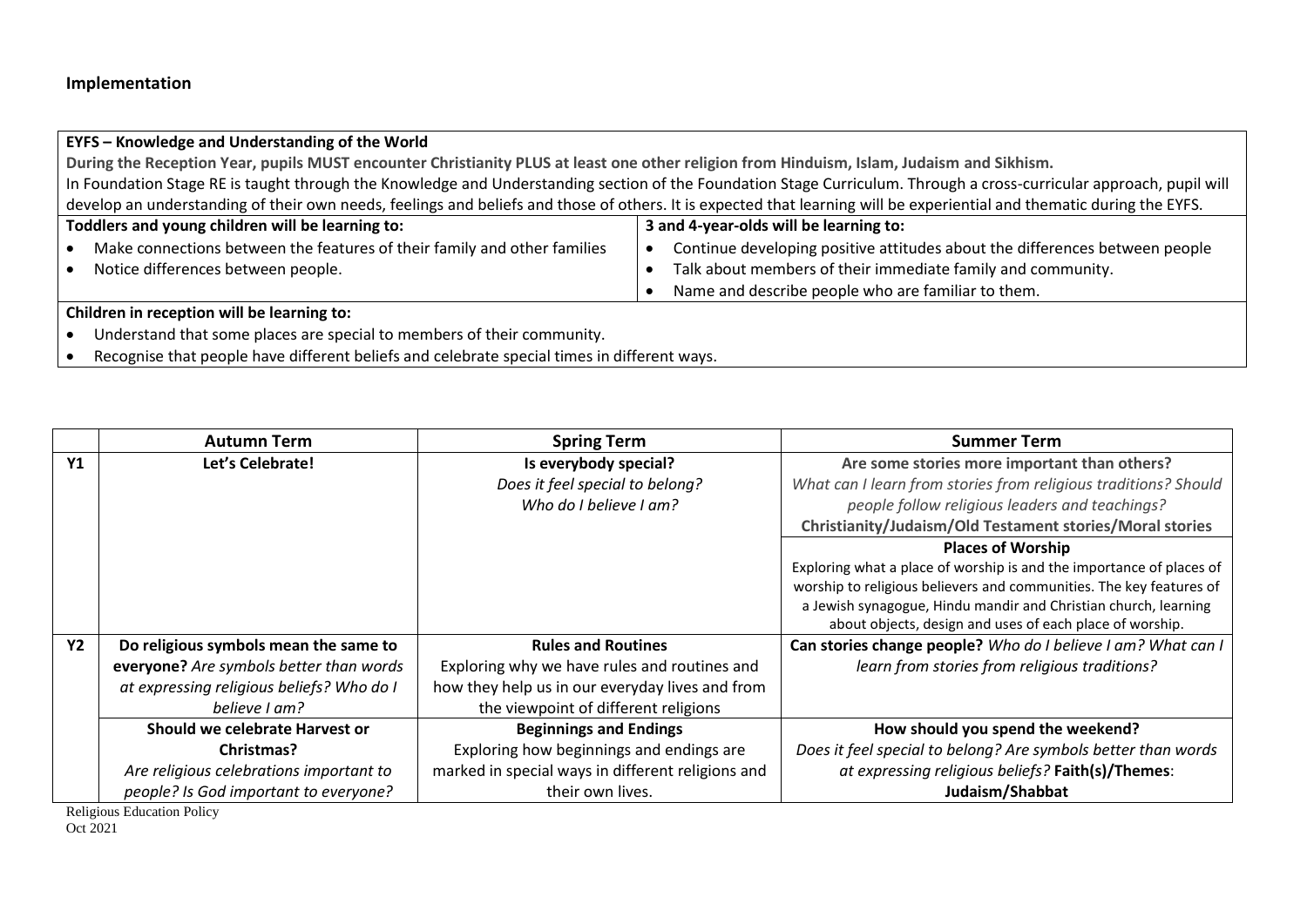|    | <b>Autumn Term</b>                                         | <b>Spring Term</b>                                        | <b>Summer Term</b>                                  |
|----|------------------------------------------------------------|-----------------------------------------------------------|-----------------------------------------------------|
| Y3 | KS2 RE VOCABULARY UNIT $-$ a focus on developing           | <b>Islam</b>                                              | Hinduism - Exploring its origins, core beliefs,     |
|    | children's understanding of key RE vocabulary              | Exploring the key aspects of the Muslim faith - where     | festivals, special places, different holy books,    |
|    |                                                            | Islam originated, about special places linked to Islam,   | key Hindu symbols and their meanings.               |
|    |                                                            | about key festivals in Muslim life, symbols in Islam, the | Including visits to a local temple                  |
|    | Is light a good symbol for celebration?                    | Muslim holy book and the main beliefs held by Muslims.    | Christianity                                        |
|    | Key Concepts: Light; Belief; Advent; Diwali; Chanukah.     |                                                           | Exploring its origins, special places linked to     |
|    | Learning Objective: to understand the significance of      |                                                           | Christianity, key festivals, symbols, the Christian |
|    | light as a symbol of belief                                |                                                           | holy book and the main beliefs held by              |
|    |                                                            |                                                           | Christians.                                         |
| Υ4 | <b>Sacred Texts - The Bible</b>                            | <b>Food and Fasting</b>                                   | <b>Pilgrimages</b>                                  |
|    | Exploring its origins, its role as a sacred religious text | Exploring how food is used in everyday life,              | Exploring what pilgrimage is and the role it plays  |
|    | and how it is used by Christians around the world          | and within specific religions.                            | in the six main world religions                     |
|    | Did Jesus really do miracles?                              | Reflection end point - should believers give things up?   | Reflection end point - Is a holy journey            |
|    | Key Concepts: Miracles                                     | Reflect and answer the question, drawing on what they     | necessary for believers?                            |
|    | Learning Objective: to explore at least two miracles of    | have explored and learnt about food/fasting across        | Reflect and answer the question, drawing on         |
|    | Jesus and evaluate them                                    | different religions                                       | what they have explored and learnt about            |
|    |                                                            |                                                           | pilgrimages across different religions              |

| <b>Y5</b> | What is Worship?                                                     | Are you inspired? Key Concepts: Christ; Holy           | Does the community of the Gurdwara help Sikhs    |
|-----------|----------------------------------------------------------------------|--------------------------------------------------------|--------------------------------------------------|
|           | Children will explore what worship is, what it means to religious    | Spirit; Inspiration; Learning Objective: to explore    | lead better lives? To explore how the Gurdwara   |
|           | believers and how believers worship differently.                     | the work of the Holy Spirit in inspiring Christians in | influences the life and belief of Sikhs          |
|           | What is the True Meaning of Christmas for Christians?                | the past and today                                     |                                                  |
|           | The children will question if the true meaning of Christmas is still |                                                        | <b>RE project – Sikhism</b>                      |
|           | present today and question if the meaning has changed for some.      |                                                        | <b>Including visits to a local Gurdwara</b>      |
| Υ6        | <b>Learning about Saints</b>                                         | Is the resurrection important to Christians?           | <b>Creation Stories</b>                          |
|           | Exploring Saints, All Saints Day                                     | Key Concepts: Resurrection; Reincarnation;             | Exploring a range of creation stories            |
|           | Comparing Saints with significant people                             | Funeral; Heaven. Learning Objective: to explore        | Reflection end point - Does it matter what we    |
|           | Reflection end point - Are the saints encouraging role               | the resurrection of Jesus, the Easter narrative and    | believe about creation?                          |
|           | models?                                                              | concepts of life after death (COINS project)           | Reflect and answer the question, drawing on what |
|           | Reflect and answer the question, drawing on what they have           |                                                        | they have explored and learnt about different    |
|           | explored and learnt about a range of Saints and Saints days          |                                                        | creation stories                                 |

Religious Education will be taught in accordance with the National Curriculum Programmes of Study and the Locally Agreed Syllabus for RE. ALL schools have the statutory obligation to teach Religious Education to ALL pupils. RE should be taught to all pupils in full-time education in schools, except for those withdrawn at the written request of their parents. (REFERENCE 'EDUCATION ACT' 1944, 'RE IN ENGLISH SCHOOLS: NON-STATUTORY GUIDANCE 2010, DCSF).

Religious Education Policy Oct 2021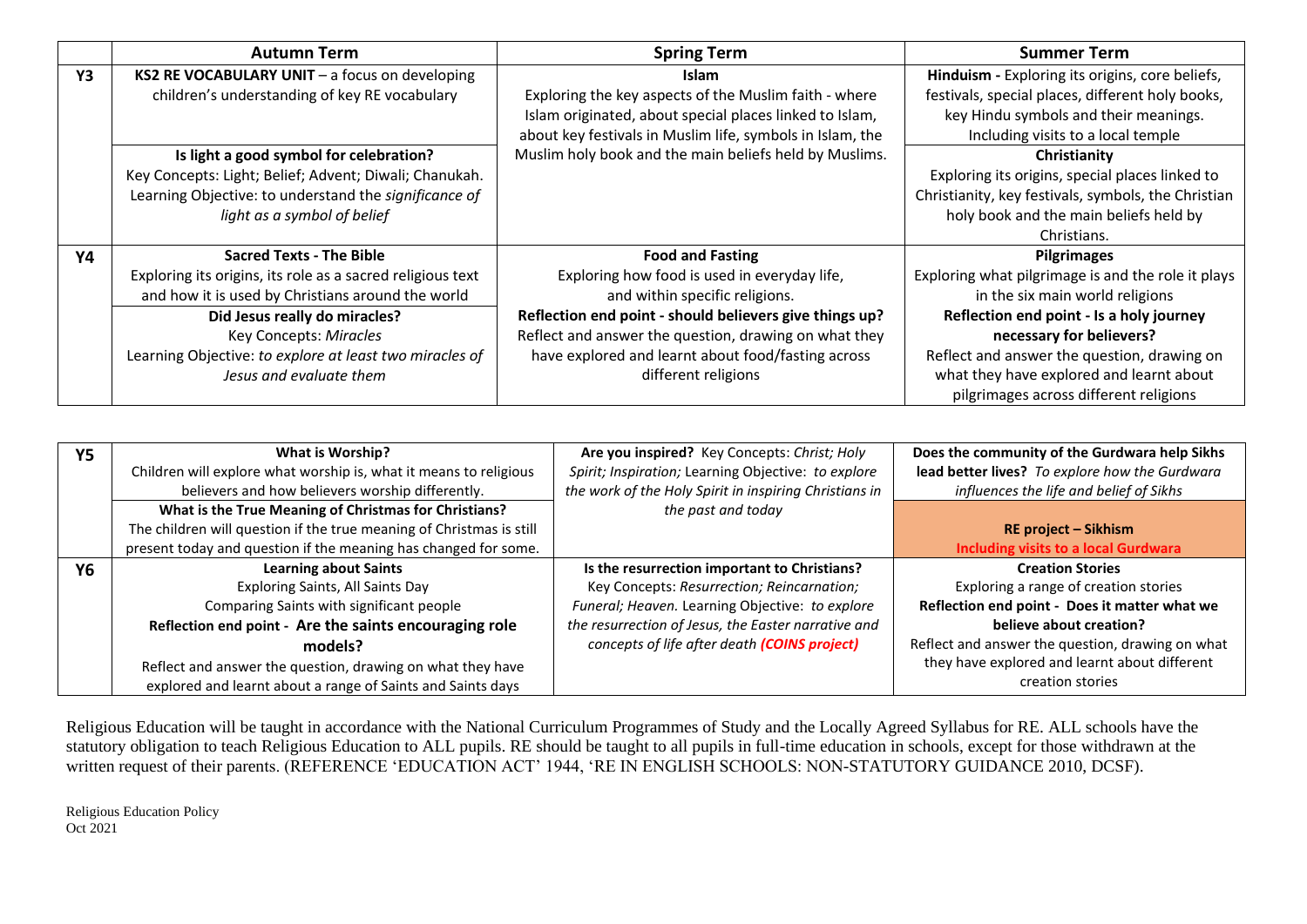### **Time and Organisation**

RE is taught weekly in every year group. Pupils are taught in groups and as a class, according to the nature of the learning task.

### **Key Stage 1**

Christianity plus one other religion from Hinduism, Islam, Judaism or Sikhism, must be studied in each year group in Key Stage 1.

### **Key Stage 2**

By the end of Key Stage 2 Christianity plus one other religion from Hinduism, Islam, Judaism or Sikhism, must be studied in each year group, building on the learning achieved in Key Stage 1.

### **Special Needs and Classroom Support**

Appropriate differentiated provision is planned by teachers to accommodate individual needs.

### **Pupils' Record of Their Work**

Pupils' independent and group work can be recorded in a variety of ways relevant to the type and purpose of the activity. This includes the use of photos and IPADs as well as recording work in their RE books.

Class RE Discussion books are used to capture thoughts, reflections and responses generated in lessons where the main method of teaching and learning has been discussion rather than written work/recording.

### **Resources**

Each class has access to key resources such as artefacts and topic books relating to the major world religions, festivals, beliefs, teachings and practices being studied.

### **Outdoor Learning and Trips**

Our RE curriculum is enriched by trips, workshops, visits and visiting speakers wherever possible. School trips and visits allow pupils to encounter experiences that are unavailable in the classroom. They can help pupils to develop their knowledge within a growing awareness and understanding of the society of diverse religions within which they live.

### **Monitoring and Assessment**

Pupils will be monitored both individually and in groups depending on the specific activities they will be undertaking. Assessment techniques used include observation, teacher assessment of written work, practical tasks and discussion. Their knowledge, skills and understanding will be assessed and recorded against the expected outcomes for this subject.

By the end of Key Stage 1 (Year 2, age 7), pupils are expected to achieve the following four outcomes in their study of Christianity and to achieve at least two of these outcomes for each of the other religion/s studied, mindful of the holistic learning needed by the end of the Primary Phase.

| Key Stage 1 Expected outcomes - Enquiry and Impact |                                                                                                     |  |
|----------------------------------------------------|-----------------------------------------------------------------------------------------------------|--|
| Exp.A                                              | Recognise and give simple accounts of the core beliefs.                                             |  |
| Exp.B                                              | Retell a range of religious stories and explain how they link to the core beliefs and<br>practices. |  |
| Exp.C                                              | Describe some festivals, celebrations and practices and say how they reflect the core<br>beliefs.   |  |
| Exp.D                                              | Recognise the roles of religious leaders and sacred texts.                                          |  |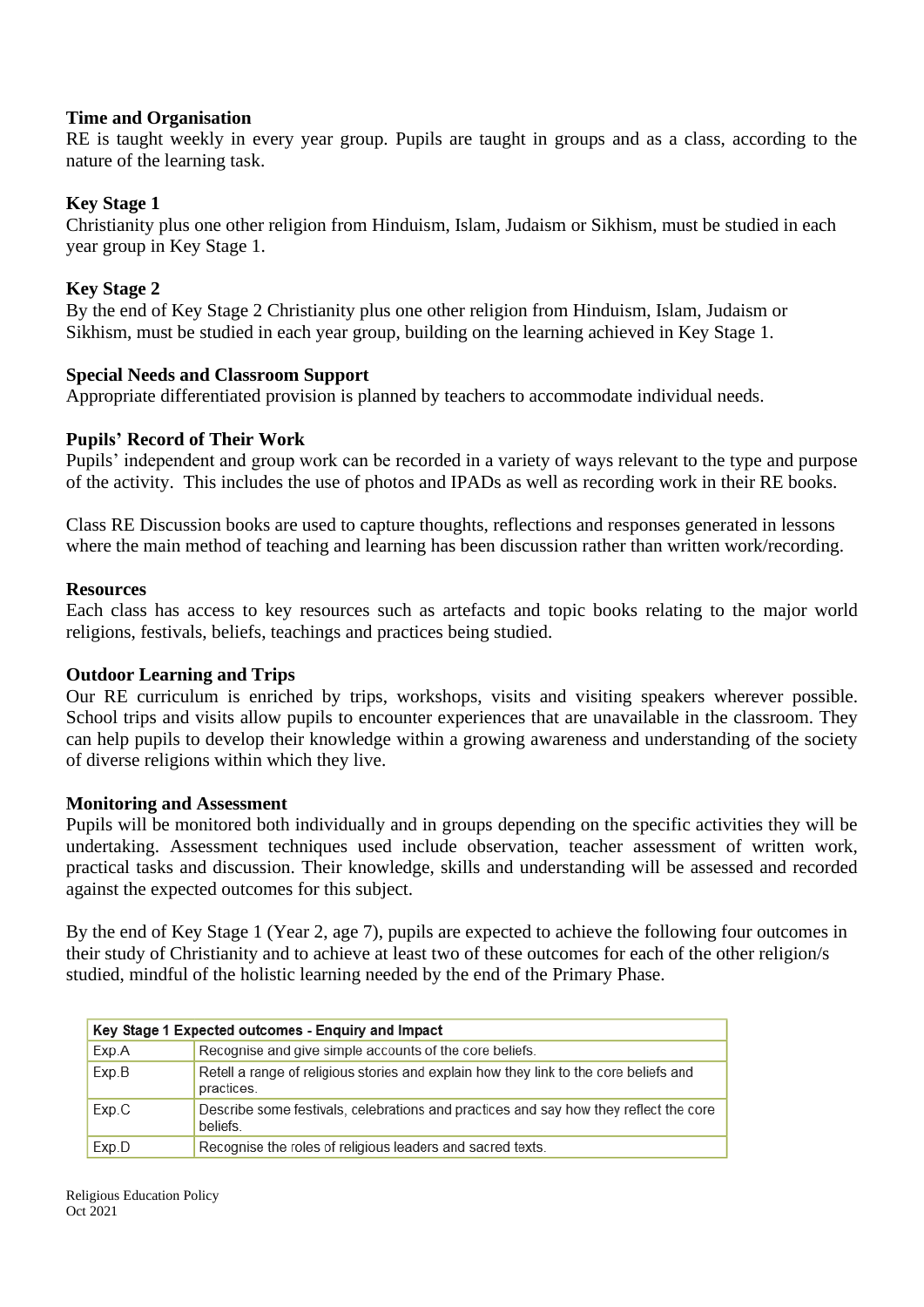By the end of LOWER Key Stage 2 (Year 4, age 9), pupils are expected achieve the following four outcomes in their study of Christianity and to achieve at least two of these outcomes for each of the other religion/s studied. The choice of outcomes needs to ensure as holistic an understanding of each of the religions studied (especially the core beliefs and their application) as possible and take account of progress through the whole key stage.

| Lower Key Stage 2 Expected outcomes - Enquiry and Impact                 |                                                                                                                         |  |
|--------------------------------------------------------------------------|-------------------------------------------------------------------------------------------------------------------------|--|
| Explain the significance of religious leaders and sacred texts.<br>Exp.A |                                                                                                                         |  |
| Exp.B                                                                    | Describe a range of ways that believers express their core beliefs and make the links<br>between belief and expression. |  |
| Exp.C                                                                    | Identify how core beliefs can guide lifestyle choices.                                                                  |  |
| Exp.D                                                                    | Recognise how religious identity can be shaped by family, community and practice.                                       |  |

By the end of UPPER Key Stage 2 (Year 6, age 11) pupils are expected to achieve the following four outcomes in their study of Christianity and to achieve at least two of these outcomes for each of the other religion/s studied. The choice of outcomes needs to ensure as holistic an understanding of each of the religions studied (especially the core beliefs and their application) as possible and take account of progress through the whole key stage.

| Upper Key Stage 2 Expected outcomes - Enquiry and Impact |                                                                                                                        |  |
|----------------------------------------------------------|------------------------------------------------------------------------------------------------------------------------|--|
| Exp.A                                                    | Describe and explain what motivates and inspires believers and how this can be re-<br>flected in actions/practice.     |  |
| Exp.B                                                    | Explain and demonstrate how and why believers show courage and commitment.                                             |  |
| Exp.C                                                    | Explain how beliefs, practices and community can support or determine responses to<br>matters of life and death.       |  |
| Exp.D                                                    | Give examples of how core beliefs can be interpreted in different ways leading to<br>diverse expression and behaviour. |  |

On-going teacher assessment informs termly summative assessments based on the RE units of work completed for that term. Pupils are closely monitored throughout the year, using assessment grids which are highlighted to track attainment across the RE curriculum These assessment grids are reviewed at the end of the academic year in order to identify a final end of year judgement. Children are assessed as being either: emerging, developing, securing or exceeding the expected standard for their year group. A statement about RE coverage is included in the annual written report to parents every year.

### **Withdrawal from Religious Education**

Any parent(s)/carer(s) wishing to exercise their legal right to withdraw their child from Religious Education re requested to do so in writing to the Headteacher.